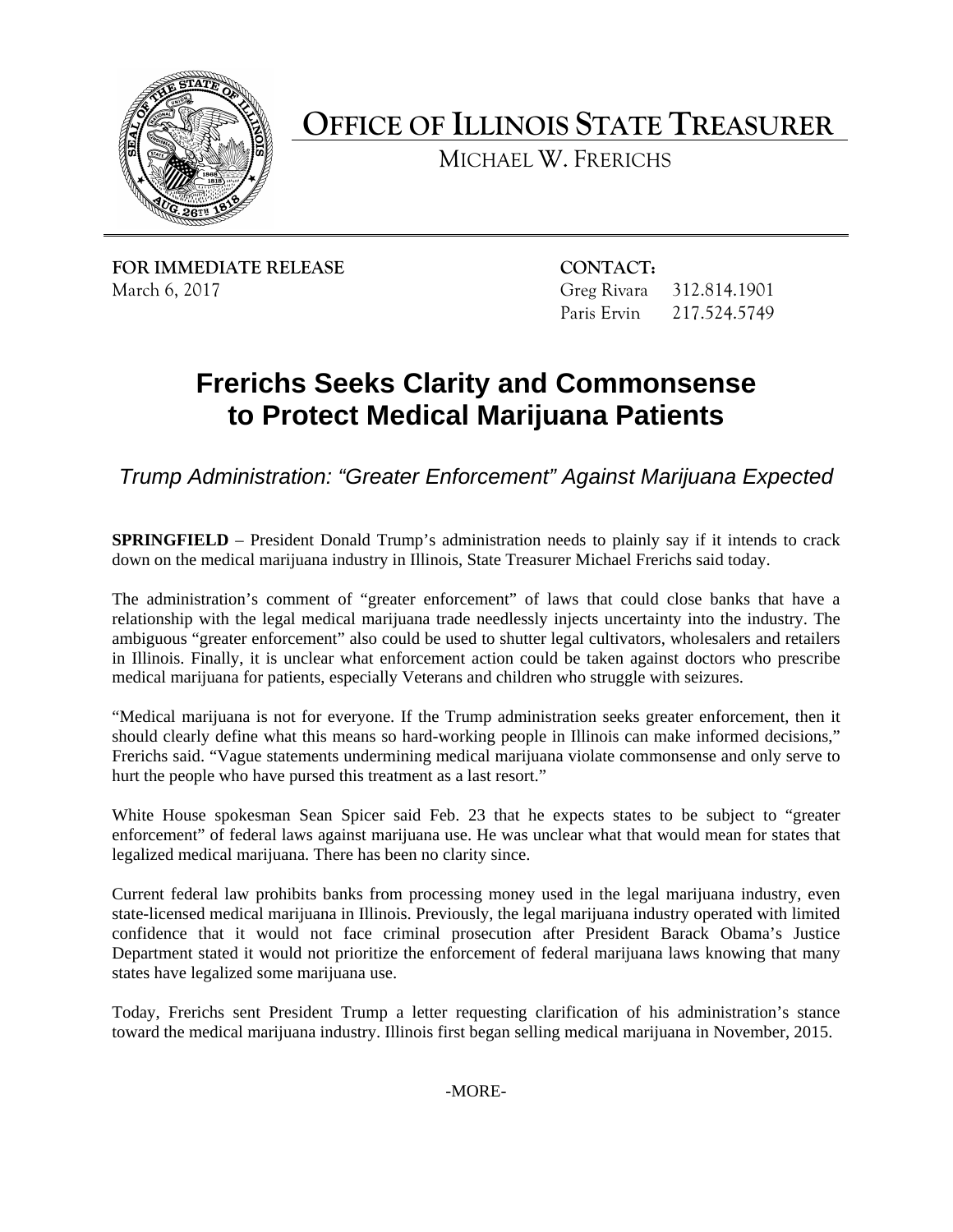The letter is the second Frerichs sent seeking the new administration's position. Illinois is one of 23 states that permit the use of medical marijuana for the treatment of pre-approved medical conditions.

The first letter was sent in January after U.S. Attorney General nominee Jeff Sessions called marijuana "dangerous." Previously, as a U.S. Senator from Alabama, Sessions criticized President Obama for not being tough enough on marijuana. Now confirmed as Attorney General, Sessions has the authority to change President Obama's directive and instead prioritize marijuana-related inquiries.

No response to the initial letter was received. Spicer's statement to media prompted Frerichs to submit the second request. As treasurer of Illinois, Frerichs collects and invests tax money associated with the medical marijuana industry in Illinois.

Medical marijuana taxes and fees are remitted to Frerichs' office for investment. Consumer sales are taxed at the 1 percent pharmaceutical rate. Additionally, there is a 7 percent privilege tax imposed on cultivation centers and dispensaries. Ordinary payroll and income taxes also are paid.

According to the [Illinois Department of Public Health,](https://www.illinois.gov/gov/mcpp/Pages/default.aspx) it approved approximately 16,990 applications to use medical marijuana since the Medical Cannabis Registry opened on Sept. 2, 2014. There are 51 licensed dispensaries in Illinois. Total retail sales since the first sale is \$47.4 million. Total wholesale sales since the first sale is \$28.9 million. Illinois has collected more than \$17.5 million in licenses, taxes and fees.

Few Illinois residents realize that Illinois' Medical Cannabis Pilot Program is in a testing stage and authorization sunsets in 2020. The Trump administration's approach to banking services plays a critical role in the future availability of medical marijuana in Illinois and will be a strong consideration when lawmakers decide to expand or kill the pilot program.

## **About the Illinois Treasurer**

The Illinois Treasurer is the state's chief investment officer and Frerichs is a Certified Public Finance Officer. He protects consumers by encouraging savings plans for college or trade school, increasing financial education among all ages, and removing barriers to a secure retirement. As the state's Chief Investment Officer, he actively manages approximately \$25 billion. The portfolio includes \$13 billion in state funds, \$7 billion in college savings plans and \$5 billion on behalf of local and state governments. The investment approach is cautious to ensure the preservation of capital and returns \$28 to the state for every \$1 spent in operations. The Treasurer's Office predates Illinois incorporation in 1818. Voters in 1848 chose to make it an elected office.